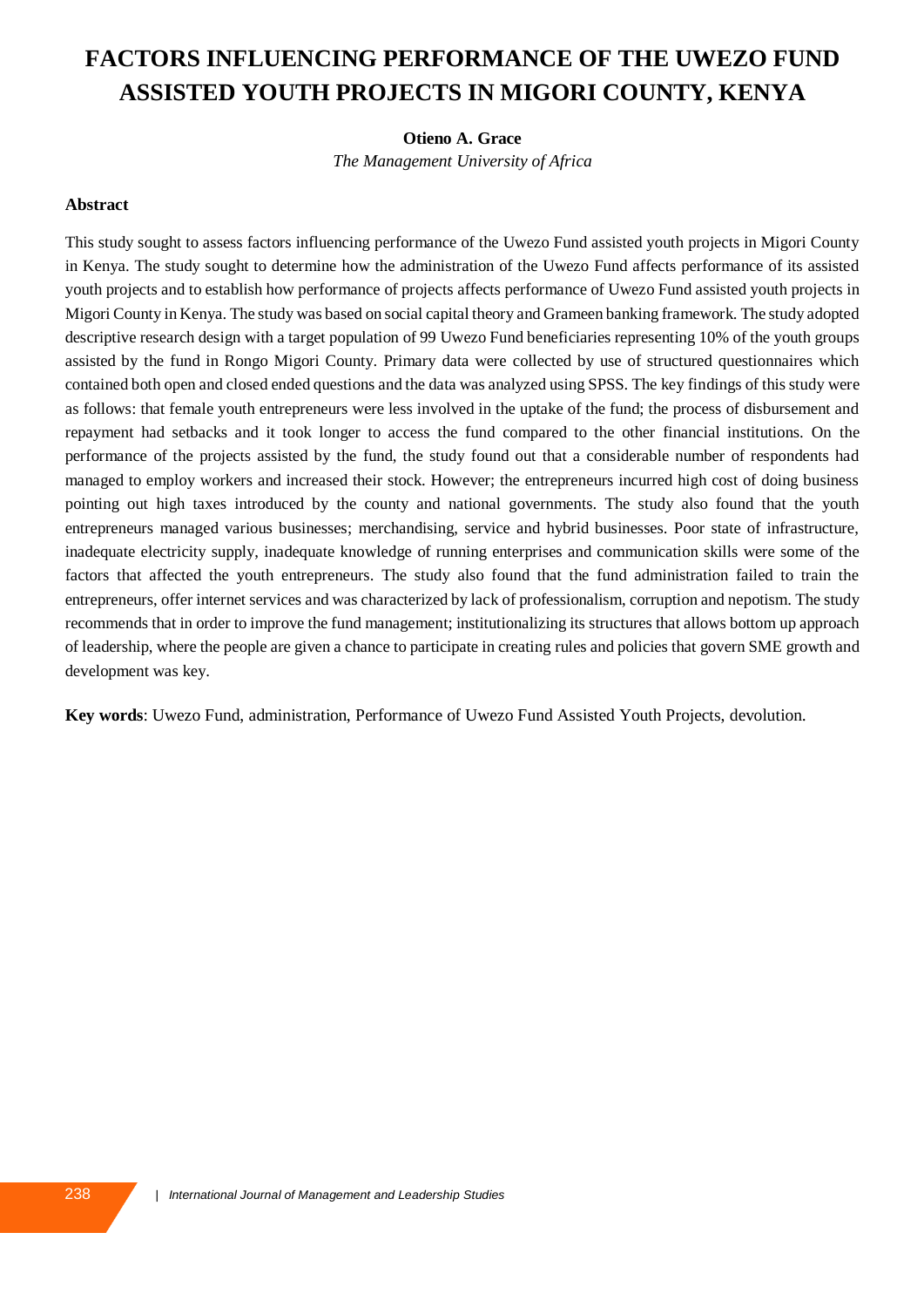## **Introduction**

## **Background to the study**

The global population has been increasing over the years and there are more young people in the world than ever before. The global populations for young people are about 1.8 billion; between ages 10 and 24. Most of these young people's potential is hindered by extreme poverty, discrimination and lack of information, (UNDP Report2015).In 1995, the United Nations adopted the World Program of Action (WPoA) for youths and beyond. It set the global framework to address key issues related to the youth reflecting ongoing dialogue from 1960s. The three most popular themes in the four past decades were International conference on Population, development, peace and participation of the youths. With the reflection on the themes, the World Program of Action for youths outlined ten priority areas of concern to the young people as follows; education, employment, hunger and poverty, health, environment, drug abuse, juvenile delinquency, leisure time, girls and young women participation, (Advocate for youths 2012).

Schumpeter (1934) describes an entrepreneur as a person who identifies business opportunity, harnesses and obtains the resources necessary to initiate a successful activity. He implements the idea and undertakes to operate the business. An entrepreneur is therefore a central key individual in the society who makes things happen for economic development. In broader meaning; entrepreneurship refers to the means of stimulating innovative and creative undertakings for a better world. They anticipate demand and bear risks associated with their investments. According to Onuoha (2007), Entrepreneurship is the practice of starting new organizations or revitalizing mature organizations, particularly new businesses generally in response to identified.

According to The Youths Factor (2012) Survey of Malaysian Youth Opinion affirmed that youths today experience various needs in their daily livelihood. The government came up with programs to affirm hope to the youth population to enhance the economic growth: eradicate poverty and hunger; promote equality to youths and persons with disability. The Malaysia government has a fund called Young Entrepreneur Fund (YEF) allocated as part of the continuous strategy creation of new entrepreneurs among the youths. The main purpose of the fund is to provide alternative access to financing new businesses by the young entrepreneurs and financing concept is based on Sharia financing concept. To be eligible for the fund, the applicant must be a Malaysian youth between the ages 18- 30 years owning a business. The business must be registered with Surahanjaya Syarikat Malaysia (SSM) under a sole proprietorship or partnership, (Centre for Entrepreneurship Development and Research, 2013).

In reference to Michael (2004), National Department of Social, Economic Inclusion and Integration of the Youth commissioned the development of Framework for social Security for youth in South Africa. The government has set aside a fund to support innovative programs of the youth and to provide rapid and measurable benefits that can be sustained, (National Youth Development Agency Act, NO54, 2008). One such fund for development is the National Youth Development Agency (NYDA). The fund was established in the year 2008 to help address some of the problems facing South African youth such as skill development and unemployment. This agency ensures that the government, private sector and Civil Society make the youth development a priority by identifying solutions to their problems. Mago (2014) opines that youths in Africa too face the problem of unemployment as well as job insecurity that make them disadvantaged and thus cannot compete with their peers globally besides having no input in their countries economic growth. One such country is South Africa; for over the last seventeen years the government has spearheaded policies, strategies and plans of action to improve the well-being of the youth. Poverty and lack of working opportunities are the greatest threat to young South Africa's social capital development.

Kenya faces lack of independent creation of adequate productive and sustainable employment opportunity since independence. In his publication titled "Youth Fact Book", Njonjo (2010) explains that Kenyan young populations are unemployed, underemployed and underpaid thus is in the swelling ranks of the working poor. Article 21 (3) of the Constitution of Kenya obligates all state organs and officers to address the needs of the vulnerable groups within the society, women, the old members of society, persons with disability, children, youth, marginalized communities and members of a particular ethnic or religious or cultural communities . Kenya formulated the Vision 2030 which would make the country be a middle income state by the year 2030. The youth form much of the human capital thus young people would be the future stakeholders and beneficiary of Vision 2030. In order to reduce the percentage of unemployment, the government of Kenya has put employment creation as a major policy agenda for development. It has developed National Employment Policy to help achieve productive, decent and sustainable employment opportunities, William(2013).

Uwezo is a Kiswahili word meaning empowerment. Uwezo Fund is a program for employment and its philosophy affirms hope and faith to the Kenyan people. It was launched on the 8<sup>th</sup> of September 2013 and enacted though the legal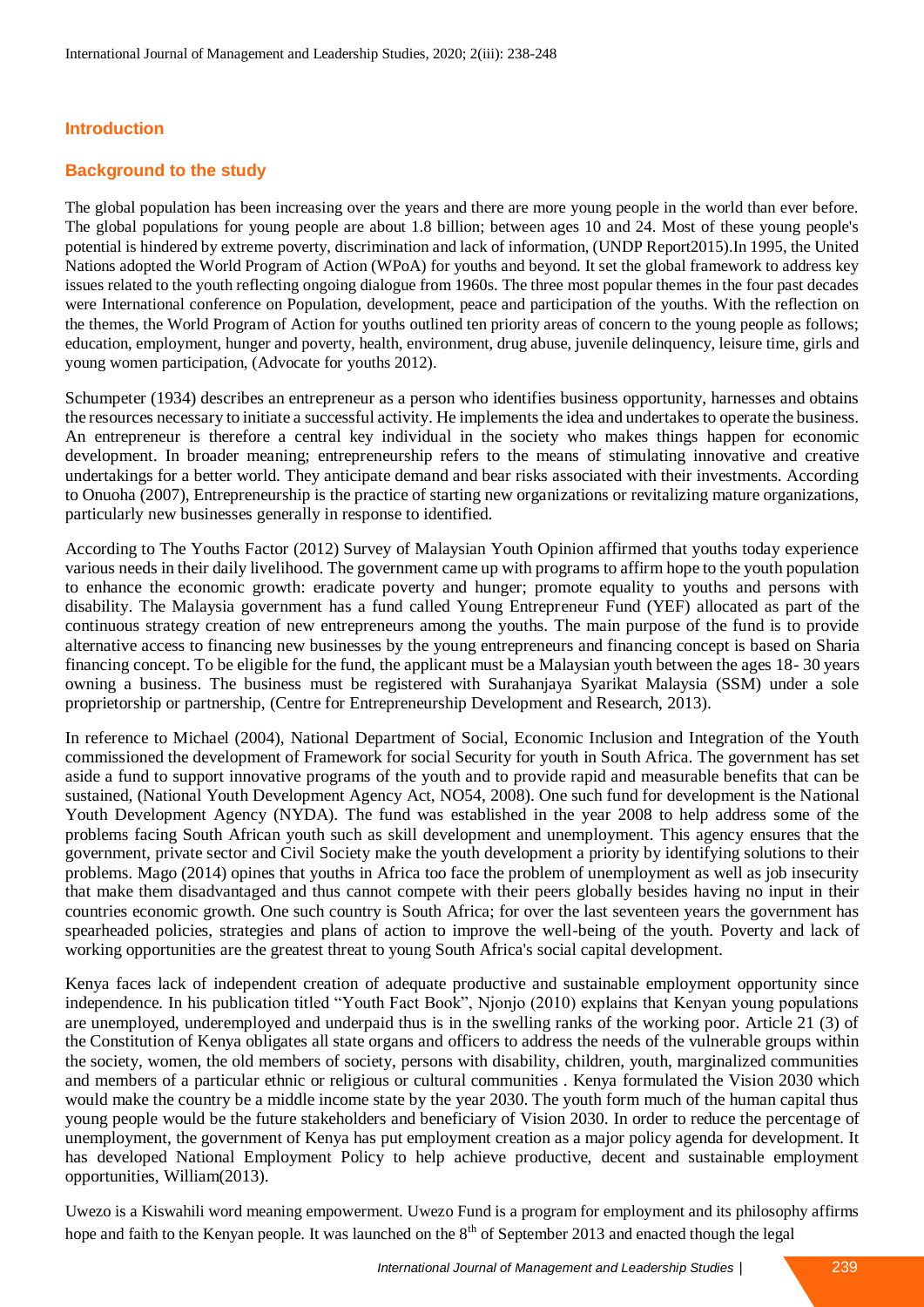notice number 21 of the Public Finance Act 2014 and launched on 21<sup>st</sup> February 2014 under the ministry of Devolution and Planning. The President allocated 6 billion to the youth between (18-35) years. It was meant to enhance economic growth toward the realization of the Millennium Development goal number one (to eradicate poverty and hunger), and promote gender equality and empower women also to provide mentorship to enable the beneficiary to make up to 30% procurement by the government, (Uwezo Fund Handbook, 2013).To be eligible for Uwezo Fund; the youth must be registered with the Department of Social Services or the Registrar of Societies with membership of ten to fifteen members. The youth group membership must be between 18 and 35 years of age.

## **Problem Statement**

Unemployment among the Kenyan youth is a challenge. More than 70% of those without employment are between the ages of 15 and 35 years, Obonyo (2014). With the introduction of Uwezo Fund by Jubilee government in 2013 and with the understanding how crucial the fund is to the youth and the nation at large, it's important for the youth to be involved entirely in decisions making and management of the fund. In the process of decentralizing the fund, it has experienced a lot of challenges which included; group formation, access and repayment, tribal and political interferences. Corruption has been devolved from the central government to the local government and top-down approach used to develop the concept of Uwezo Fund thus lack of involvement of the beneficiaries, (Obonyo,2014).

Locally, Wangari (2013) investigated an assessment of media campaigns on Uwezo Fund: case study of Lari constituency in Kiambu County. The study found out that low level of awareness of Uwezo Fund led to low engagement of the beneficiaries and recommended a review of mandatory requirements to be done to make it friendlier to the youth. Anne Nyanchama et al.2016 assessed factors influencing access to Uwezo Fund by citizens in Kenya a case study of Nyamira County. The study found out that government policies had both positive and negative influence in access of the fund. However rules and regulations on procedures of access, repayment and government policies had made it more difficult to access the fund in general.

Further, Ibuathu and Kubaison (2013) did an in-depth study on Realizing Equal Opportunities among Youths in Accessing Government Financial Credit Facilities. They found out that there was need to train youth, embrace modern technology, and impart relevant business skills to the youth and to determine mechanisms that functional youth groups must institute to access government funding such as Uwezo Fund and others. All these studies failed to address the challenges that the youth entrepreneurs experience and how they directly influence negatively on the performance of their enterprises. This, then, led to the research question: What are the factors influencing performance of the Uwezo Fund assisted youth projects in Migori County, Kenya?

# **Research Objectives**

- a) To determine how administration of the Uwezo Fund affects performance of its assistedyouth projects in Migori County in Kenya.
- b) To establish how performance of projects affects performance of Uwezo Fund assisted youth projects in Migori County in Kenya.

# **Research Questions**

- a) Does the administration of the fund affects performance of Uwezo Fund assisted youth projects in Migori County in Kenya?
- b) Does the performance of the projects affect performance of Uwezo Fund assisted youth projects in Migori County in Kenya?

# **Literature Review**

### **Introduction**

According to Uwezo Fund (2013), National government through the Ministry of Devolution and National Planning had set aside Ksh 6 billion to support Uwezo Fund. They released 5.35 billion of the 6 billion approved by parliament in 2013. Migori County received 146.7 million and was launched in Nyatike Constituency Development Fund office in June 2014. Other offices were located in Rongo, Migori, Nyatike and Awendo towns. Migori County had about 650 groups supported by the fund. The staffs employed by the fund management in the county were about 150 people.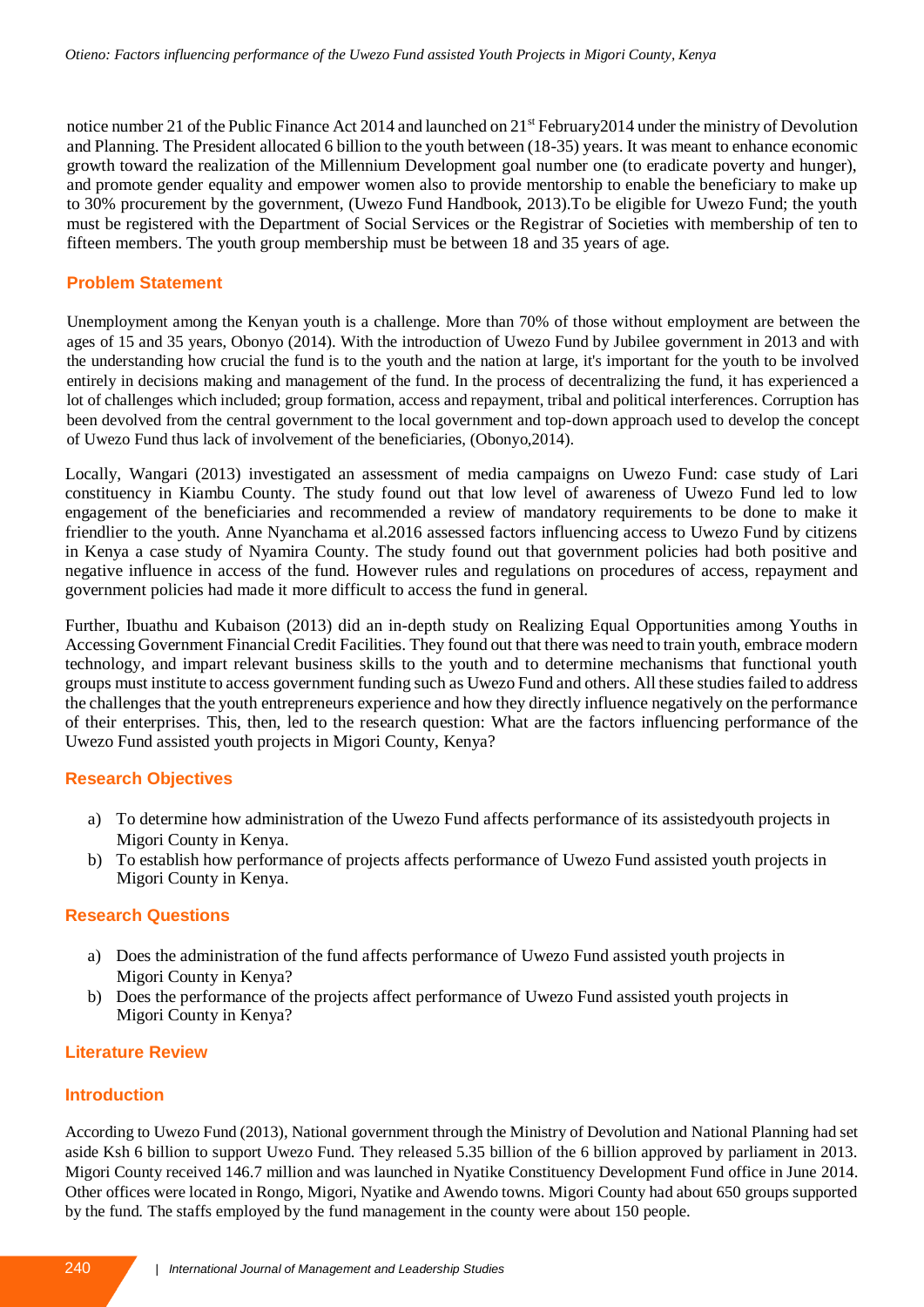## **Youth Groups**

The youth were all registered with the Department of Social Department or the Registrar of Societies with membership of ten to fifteen members. The youth groups were aged between 18 and 35 years. All the groups funded by the fund had been in existence for at least six months, based and operated within the Constituency. The requirements for the support were that the groups operated table banking (Chama) activities where members made monthly contributions according to the groups internal guidelines. (Evidence of monthly contributions was a requirement). Each held a bank account in the name of the group, had to be recommended by the chief of the location, while for the Religious Institution and registered entities, members had to be recommended by the Inter-religious Council of Kenyaandhadtobe either youth and women group, (Uwezo Fund Hand Book, 2013). For instance, Neighbors group "NeG" a beneficiary of Uwezo Fund and one of the youth groups from Central Kamagambo realized Ksh 61, 000 yearly from table banking. In four years from the time the group was registered, the members had reinvested Ksh. 244, 000 as Chama contributions. Rongo had a total of 336 registered Uwezo Fund youth groups. In 2013 forty (40) groups were registered, in 2014 one hundred and eighty eight (188) of the groups, in 2015 seventy one (71) were registered and in 2016 thirty seven (37) were registered.

## **Administration of the Uwezo Fund**

Governance is a system of values, policies and institutions in which the society manages its economic, political and social affairs through interactions within the state. It includes social and political dimensions and how they operate at every level of human enterprise; from households, villages, municipality, nation, regions or globe, Governance for Human Development, (2000).It encompasses public sector management, accountability, and legal framework for reforms, information technology, government policies and decisions for effective delivery, (Potter 2000:379). B .S. Minhas (1977) talks of Rural Development for Weaker Section; and one such program in India is Integrated Rural Development Program proposed in the central government budget of 1976-77. It was aimed at improving the economic conditions of the rural poor ,IRDP operated all over India to benefit the target groups. It offered financial assistance through grants and loans from the banks, and training of rural youth for self-employment. The program structures were well organized, each with specific function thus lessening administrative cost, time wastage and bureaucracy. India invested heavily on monitoring and evaluation of her programs both by the government and the Ford Foundation . Uwezo Fund has experience challenges with accountability right from the Ministry of Devolution in charge of implementing the objectives of the fund from the country to the county levels. The fund lacks effective accountability which entails the following: there must be clear performance expectation which entails performance target, the goals, objectives and expected accomplishments that are clearly detailed. If this is not done then, there will be no responsibility to fix non-performance,NYCK,(2013).

According to National Youth Council Kenya, (2013), Uwezo Fund management has not fully embraced equity and inclusiveness. The society well-being depends on ensuring that all members feel that they all have a stake in governance and that some do not feel excluded. The managers of the fund therefore must ensure that the most vulnerable to have opportunity to improve their wellbeing. United Nations (2004) put the cost of corruption as insidious plague that has a wide range of corrosive effects in the society. It makes economic development difficult; it had led to embezzlement of the Uwezo Fund from the youth, women and person with disabilities to few selfish individuals. Corruption has links to conflict; it has undermined the government and public sector confidence in governing institutions. National Youth Council Kenya, (2013) asserts that Uwezo Fund lack political and legal accountability. This should have been aided by anti-corruption agencies, Ombudsman man offices and human rights institutions. In Kenya such offices includes the judiciary, Human Rights Commission, lobby groups, ombudsman offices and the anti- corruption body in Kenya. Governance and political interference of the fund where members are ill informed about the fund management. This cast doubt on their ability to manage and govern fund distribution. No policy about fund distribution to various entrepreneurs. Questionable training on entrepreneurship projects; Uwezo Fund operations have remained questionable to all stakeholders( ranging from members of parliament, the public sector, private firms and Community Based Organizations) with a lot of gray areas ranging from tenders unjustified and total lack of documentation and receipts, NYCK, (2013). The government should reduce the administrative cost and wastage of time that is involved when applying for the fund. Too much bureaucracy that the youth have to undergo thus consumes time unlike other financial institutions like banks offering loans to Kenyans.

### **Performance of the Projects**

According to George (1985), an employee is a combination of good skills set and a productive work environment. Most of youth entrepreneurs have not managed to employ more workers even after the Uwezo Fund assistance. The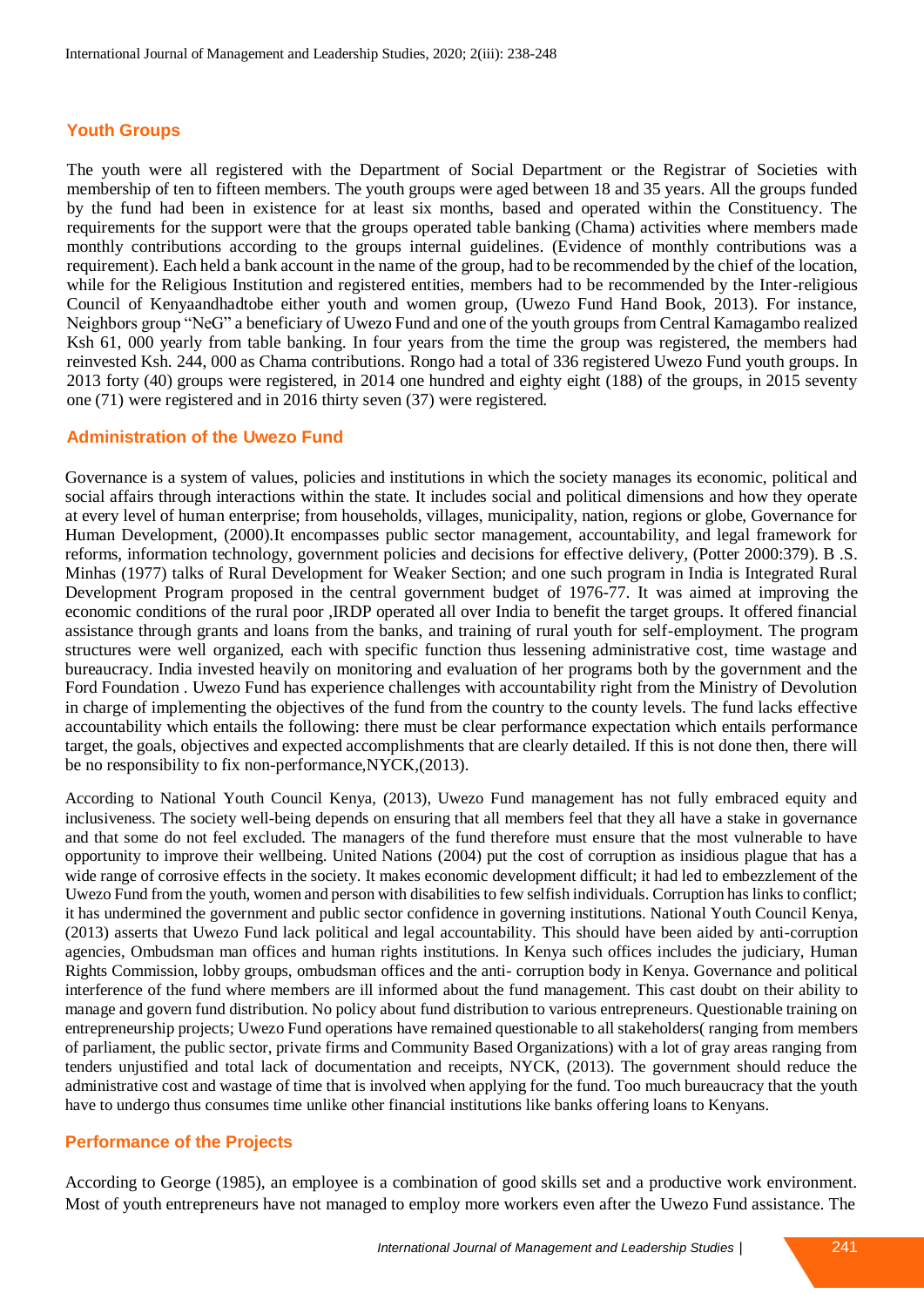enterprises are managed by the group members with few of the groups managing to employ not more than five people in their businesses, Obado (2015). They lack business focus, poor leadership skills and personal differences among the youth groups, external and internal group politics have interfered greatly with the groups funded by Uwezo Fund. The result is poorly coordinated enterprises, loan defaulters and in the end none functioning groups, Heyer et al, (2003). This has hindered the group enterprises from having better economic growth despite Uwezo Fund loan assistance. Matunga, 2016 states that the level of stock held by most of the entrepreneurs are not enough to ensure that every customer who requires the goods or services is availed. This shows that little money was allocated to purchase the stock and that the availability of credit does not guarantee more stock unless the allocation for the same is done. Sustainable business and mission requires effective and financial management. Without sales and marketing working to produce revenue, the enterprises will not grow. The net sale gives more accurate picture of the actual sale generated by the entrepreneurs. Most of the youth enterprises have done well in Migori County despite meeting challenges. They have wider markets from the neighboring counties and from Tanzania .They have managed to market the products and services making the business to grow. Ashe –Emunds asserts that when an entrepreneur reinvests profits back they can improve the quality of their businesses. It keeps their businesses relevant. Plowing profits in business have helped majority of the youth entrepreneurs to expand the enterprises by adding the capacity and creating new sales opportunity and to open new businesses, Uwezo Fund annual Report, (2015). Inconsistency in budgetary allocation from the government has made the fund management to adequately assist Uwezo Fund beneficiaries. They find it challenging to provide business development services such as mentorship, marketing, monitoring and evaluation and business coaching toyoungentrepreneursduetolargenumberofyouthsinvolvedandincreasing demand. Contrary to India where pace setting path finding experimental programs were done developing ideas and in the subsequent years the programs were rolled in selected areas addressing specific needs of the people thus increased economic production and self-reliance. (G.O.I.1961,P.316).

# **Social Capital Theory**

The concept of social capital draws attention to the effects and consequences of human being sociability and connectedness and their relations to the individuals and social structure. According to Bourdieu (1986) social capital is defined as the aggravated of the potential resources which are linked to possessions of a durable network of more or less institutionalized relationships of mutual acquaintance or recognition. For Bourdieu, social capital is related to the size of network and volume of past accumulated social capital commanded by theagent. He see clear profit as being the main reason the main actors engage in and maintain links in a network. Bourdieu says social capital is productivity that is used by the actors to achieve a particular end that would have been impossible without it.It must also be embedded in the structures of relationships among people in other words; it's a bonding mechanism which adds to the integration of social structure and agents who can use embedded social capital as resources. Uwezo Fund is characterized with entrenched inequalities in access of resources or grants via exclusive use of social networks. This has resulted to the grant benefiting the more privileged. Those who have the necessary social connections are the ones appropriating development at the expense of the needy.

Social capital is found to be important for social mobility in societies. When quality of network resources decline, the result is high welfare dependency and unemployment. This is the scenario in Kenya and in particular Rongo constituency. Youths rely on family adults in job seeking and because the adults don't occupy influential positions in the networks they have become vulnerable to illicit activities. Social capital is an effect rather than the cause of institutionalization of structures. Formal institutions such as the government and legislative setting have stimulated development of social capital. This is brought out by Pitman's bottom-up "approach and has sought to isolate the political and associational structural particularly government structures that impede the rise of social capital and trust in the society. The government structures historically embedded political traditions. (Berman, 1979; Levi, 1996; Ostrom, 1994; Pildes, 1996; Woolcock, 1998).The government plays an important role in fostering at the community level via projects or institutional democratizing and accessibility (Evans et al., 1996; Kenworthy, 1997; Tendler and Freedheim, 1994).However Uwezo Fund lacks this government involvement, the structures put in place have been marred with corrupt officials, nepotism, tribalism and ineffective political system thus the society luck trust and confidence that the objectives of the fund will be achieved.

# **Grameen Banking framework**

The bank was founded by Dr. Mohammed Yunus and started as a personal project in 1976 in a village near Chittagong University,(Yunus 2007). This is the same concept of the Uwezo Fund; the only difference is that the youth groups assistedbyUwezoFundsavetheirprofitsinvariousbanksoftheirchoiceasopposed to Grameen's borrowers who had to bank their profits at the same bank. According to Yunus (2007) Grameen's bank basic concept was the close relationship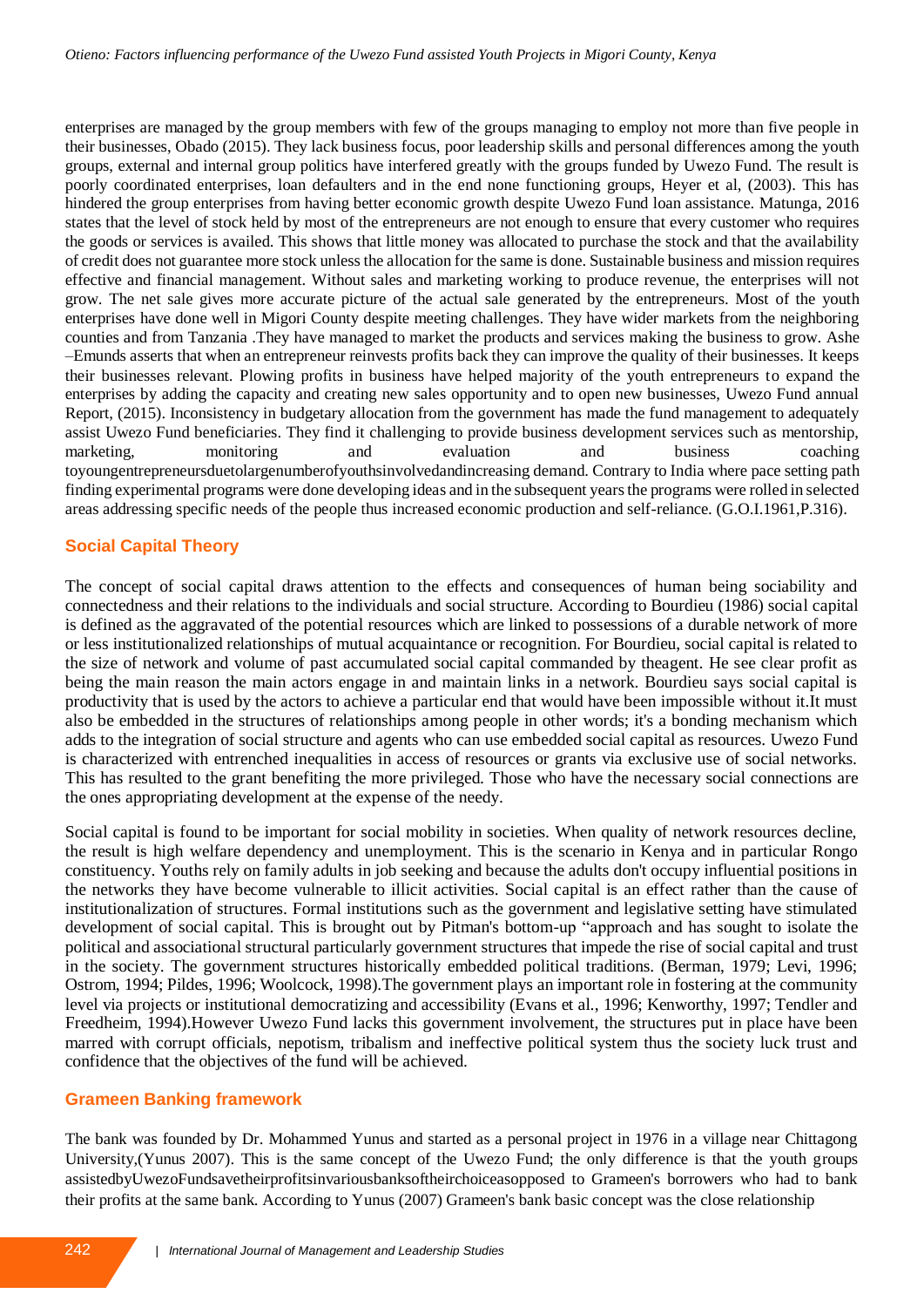between them and the borrowers. Uwezo Fund managers have done little to monitor and evaluate how the fund is being implemented in Migori County by the groups. The challenges they face are inadequate and inexperienced staff and entrepreneurial attitudes among the youth groups. If this concept of forming peer support groups can be adopted then, Uwezo Fund will meet its objectives. Khaled and Rahman (2011) asserts that when Grameen bank starts to operate at any newlocation,itcreateanillusionthatit'snotinanyhurrytodoanything.Theprocess is allowed to take its own time, the branches gets into operation in a slow and easy manner. Before starting any operation in an area, the associate manager from Grameen's bank documents all the details of the area, he then decides whether to go ahead or not. When they decide to set up the branch, the manager held public talks with the people, explaining rules, procedures and objectives of Grameen's banking concept. Uwezo Fund managers are expected to do same however not much has been done; they most of the time do not carry prier assessment of the youth group enterprises before allotting funds to them. Thus it was rolled at once in the 47 counties of Kenya without proper monitoring and evaluation of the entire process. The result is poorly coordinated projects, fund embezzlement, management crisis, poor communication channels, and lack of participation of stakeholder among other challenges. According to Khaled and Rahman, Grameen also created problem solving attitudes among the participants. They involved the beneficiaries in training ,made to believe that every challenge they encountered had a solution and embrased diversity. Uwezo Fund also does the same, the youths are encouraged to venture into any business they can do best. Many of the youth groups have ventured into animal husbandry, fish keeping, selling second hand clothes and Jua Kali sector, Uwezo Fund annual Report, (2014).

### **RESEARCH METHODOLOGY**

The study was carried in Rongo constituency of Migory county. The area is 2,586.4sq.kms. According to 2009 National Census, it has a population of 917,170 people and the youths constitute 70% of the population. The research used cross sectional study design which is descriptive by nature. This study was undertaken among 99 correspondents drawn from Rongo constituency of Migori County. The reason was, Rongo had the highest number of youths entrepreneurs that have done well with Uwezo Fund and at the same time those that have struggled to perform. The population used in the study was the youth entrepreneurs funded by Uwezo Fund between the years 2013 to 2016. The sample size used was 99 respondents. Rongo constituency had five wards; North, South, East, West and Central Kamagambo wards. The researcher divided them in to clusters to determine which of the five wards would be used in the study. Thereafter the researcher used simple random sampling by assigning numbers (1-5) to the wards and chose even numbers to be used in the study. Two wards were picked, Centraland East Kamagambo. The study used Mugenda (2003) 10% to determine which youth groups would be included in the study. Central Kamagambo had a total of 174 youth groups, thus 17 (52%) youth groups were picked and East Kamagambo which had a total of 162 groups and sixteen17 (48%) groups from the total population were picked to conduct the study. Thirty three (33) groups took part in the study. The thirty three youth groups had a total of three hundred and thirty four (334) group members. Purposive sampling was used as it allowed the researcher to choose three entrepreneurs per group; the group leader and two group members. They were four key informants: Two sub chiefs of Central and East Kamagambo and two Uwezo Fund officials took part in the study.The data sources for the study were both primary and secondary. A Semi-structured interview administered questionnaires were administered to the 99 study respondents using 12 trained and incentivized Research Assistants. The study generated both qualitative and quantitative data. Descriptive data analysis method was used to help analyze numerical data gathered quantitatively using closed ended questions. The Statistical Package for Social Science Version 20.0 (SPSS) was used. The data was cleaned, coded, categorized per each variable and then entered in thecomputertocheckinconsistency.

### **Research Findings**

### **Administration Of The Uwezo Fund**

The first objective of this study was to examine the administration of Uwezo Fund and its effect on performance of its assisted anti-poverty projects. That is: visits, training, and support through media; radio programs and television shows had an impact on the entrepreneurs. It also covered professionalism, transparency, governance, political interferences and management style that the fund administration had adopted.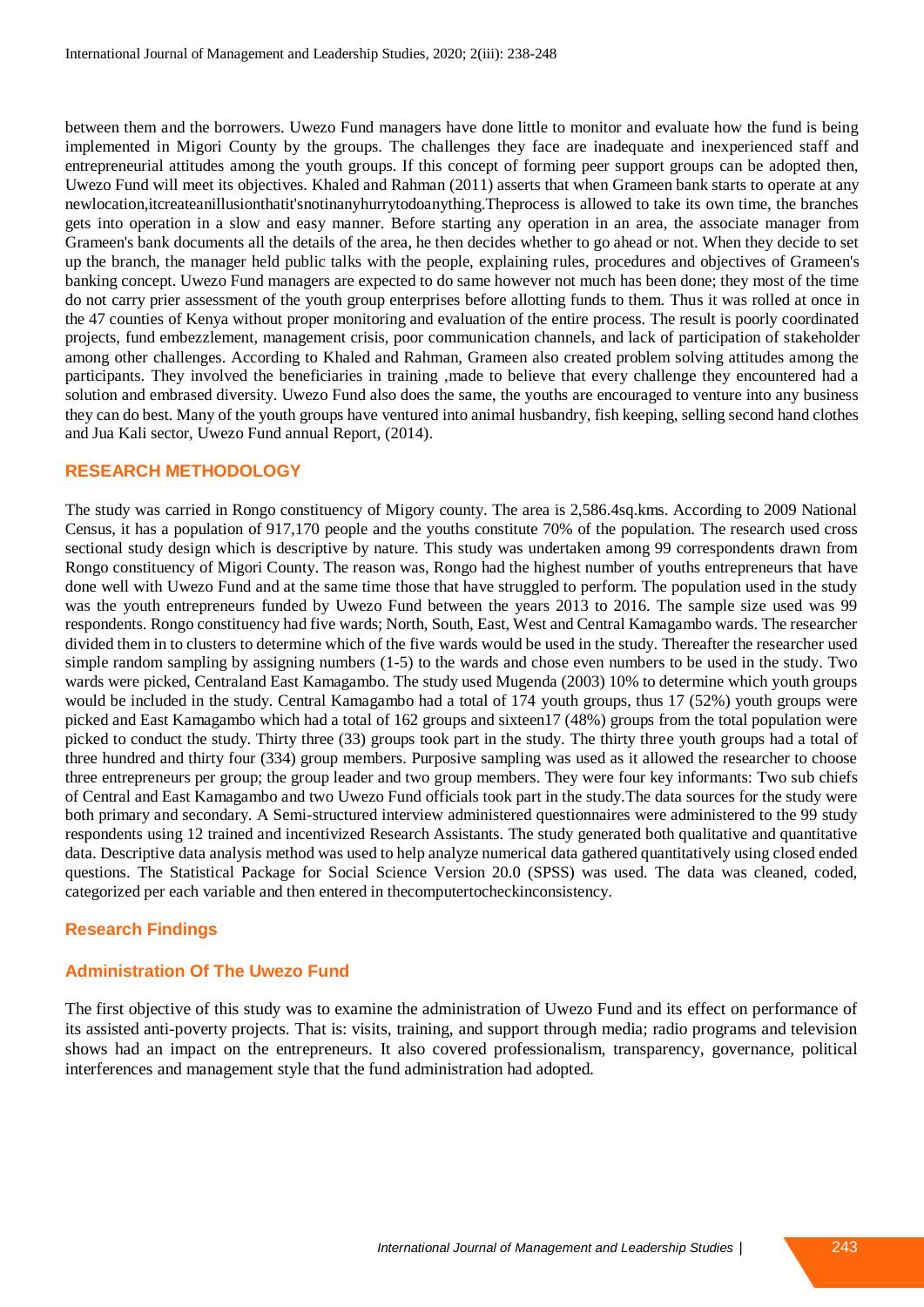## *Table 4.1: Support by Uwezo Fund Staff*

| <b>Visit by Uwezo Fund</b><br><b>Staff</b>       | <b>Number of sampled</b><br>respondents | Percentage   |  |
|--------------------------------------------------|-----------------------------------------|--------------|--|
| Yes                                              | 12                                      | $12 \,$      |  |
| N <sub>o</sub>                                   | 87                                      | 88           |  |
| <b>Total</b>                                     | 99                                      | 100          |  |
| <b>Training by Uwezo Fund</b>                    |                                         |              |  |
| Yes                                              | 9                                       | 9            |  |
| No                                               | 90                                      | 91           |  |
| <b>Total</b>                                     | 99                                      | 100          |  |
| <b>Support by Uwezo Fund</b><br>through internet |                                         |              |  |
| Yes                                              | None                                    | $\mathbf{0}$ |  |
| No                                               | 100                                     | 100          |  |
| <b>Total</b>                                     | 99                                      | 100          |  |
| <b>Internet access</b>                           |                                         |              |  |
| Yes                                              | None                                    | $\mathbf{0}$ |  |
| No                                               | 99                                      | 100          |  |
| <b>Total</b>                                     | 99                                      | 100          |  |

# **Visit by Uwezo Fund Staff**

When asked if they had received any support from the services offered by Uwezo Fund stuff, 12% said they had been visited by the staff while 88% said they had not received any visit. The visits were to help check on the performance by evaluating every stage of growth of the enterprises however this did not happen. The result was poorly managed enterprises that were vulnerable to any change in the market.

# **Entrepreneurship training by Uwezo Fund Staff**

The sampled entrepreneurs were asked if they had received any training by Uwezo Fund managers and 9% agreed that they had been trained whereas 91% said they were yet to receive any training. This was reasonable explanation that the entrepreneurs understood the objectives of the fund and what was expected from both the youth entrepreneurs and the fund management. It is however evident that the training they received was done annually when the youth entrepreneurs got the initial funding.

# **Support by Uwezo Fund through Internet**

All the sampled respondents however had not received any support on internet access from the fund management. They explained that few of them had knowledge on e- commerce thus majority did not understand how their enterprises could benefit from use of internet. The above data showed majority of the youth entrepreneurs had little knowledge on information technology, besides the Uwezo Fund managers made less effort to avail free internet services.

# **The fund sources of dissemination of information to the respondents**

From the Table 4.5, 30% of the respondents agreed to have benefited from radio programs organized by Uwezo Fund officials whereas 70% said they had not had any programs on radio or television organized by Uwezo Fund County officials. This was an indication that information was not freely available and directly accessible to the respondents from the Uwezo Fund officials. Respondents were asked how corruption and embezzlement of Uwezo Fund by the managers had affected performance of heir projects. Of the 99 respondents only four 4% said they had not been affected in any way, while 96% noted that corruption made groups to be given less money as the rest are taken by the corrupt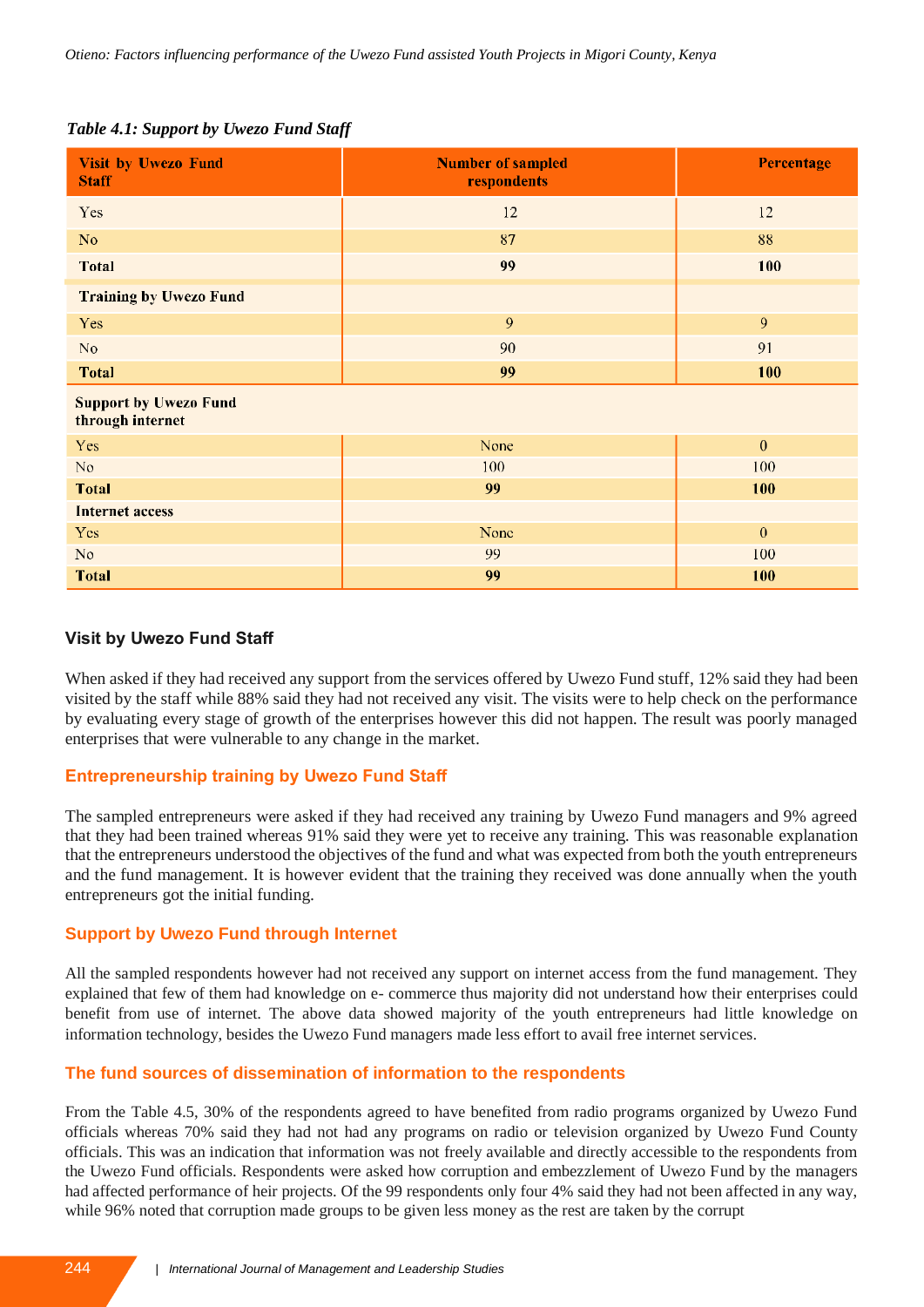officials. They also said this led to lack of accountability on both the managers and the youth entrepreneurs making the fund to lose its meaning and intended purpose. This tended to undermine the entrepreneurs in the governance of the fund. Of the 99 respondents 91% entrepreneurs felt that lack of professionalism, transparency; governance and political interferences had affected the performances of the projects assisted by Uwezo Fund. They reported that political offices dictated who was to get the money and who was not to do so. The youth entrepreneurs who come from areas that had different political opinions were often sidelined or left out. That is politicians manipulated the fund management system and in turn interfered with the entrepreneurs"performance. Nearly all of 100% respondents said the money was always given to relatives, clan mates and to those entrepreneurs that had supported the politicians in the office. They also reported that managers were corrupt and often took the funds in a manner that did not follow rules and regulations of Uwezo Fund. They also did not embrace equity and inclusiveness while distributing the fund. Besides, they also reported that the administrativecostwasstrenuousandtookalotoftimewhileapplyingforthefunds as the offices were far apart. Some were in Rongo, Awendo and Migori towns, respectively.

The data above showed that nepotism and tribalism had affected the performance of the enterprises managed by the entrepreneurs, sidelining the requirements and guidelines put by Uwezo Fund management. It also undermined the equitable distribution of resources among the entrepreneurs in Migori County. All the sampled youth entrepreneurs had the opinion that democratic management style would be the most effective and would lead to effective equal distribution and repayment of the fund. This meant that the policy, procedure and actions steps are reached through consultations between leaders and the entrepreneurs. On the question of how top managers should manage Uwezo Fund, the key informants recommended that the top Uwezo fund managers should improve on their skills through monitoring and evaluation to ensure the fund achieved its intended objectives. Key informants suggested that the fund management to devise ways of battling corruption and prosecute perpetrators, follow up on the loan defaulters and be part of the entrepreneurs as they establish the business till the time the businesses can stand alone. They also advised that the managers to be up to date with repayment progress report to help them have a clear picture of how the youth entrepreneurs progress in their various fields.

# **Performance of the projects assisted by Uwezo Fund**

The second objective of this study was to find out how Uwezo funded projects performed following their assistance. Performance of the project is a combination of good skills and productive working environment. It entailed the ability to use Uwezo Fund to invest, grow business and generate profits. This objective sought to find out performance in terms of how many entrepreneurs had managed to employ workers in their various enterprises, their level of stock, the gross profits, and reinvestment in general and facilitation of markets for services and goods see (Table 4.2). It also sought to find out some of the challenges the youth entrepreneurs encountered that had negatively affected performance of their enterprises.

| <b>Employed workers</b>  | Number of<br>sampledYouth | Percentage |
|--------------------------|---------------------------|------------|
| Yes                      | 64                        | 65         |
| No.                      | 35                        | 35         |
| <b>Total</b>             | 99                        | 100        |
| Stockincreaseper annum   |                           |            |
| Yes                      | 46                        | 49         |
| No                       | 53                        | 51         |
| <b>Total</b>             | 99                        | 100        |
| Gross profit per annum   |                           |            |
| Yes                      | 22                        | 22         |
| N <sub>o</sub>           | 77                        | 78         |
| <b>Total Investments</b> | 99                        | 100        |
| Yes                      | 85                        | 86         |
| No.                      | 14                        | 14         |
| <b>Total</b>             | 99                        | 100        |

### *Table 4.5: Performance of the projects assisted by Uwezo Fund*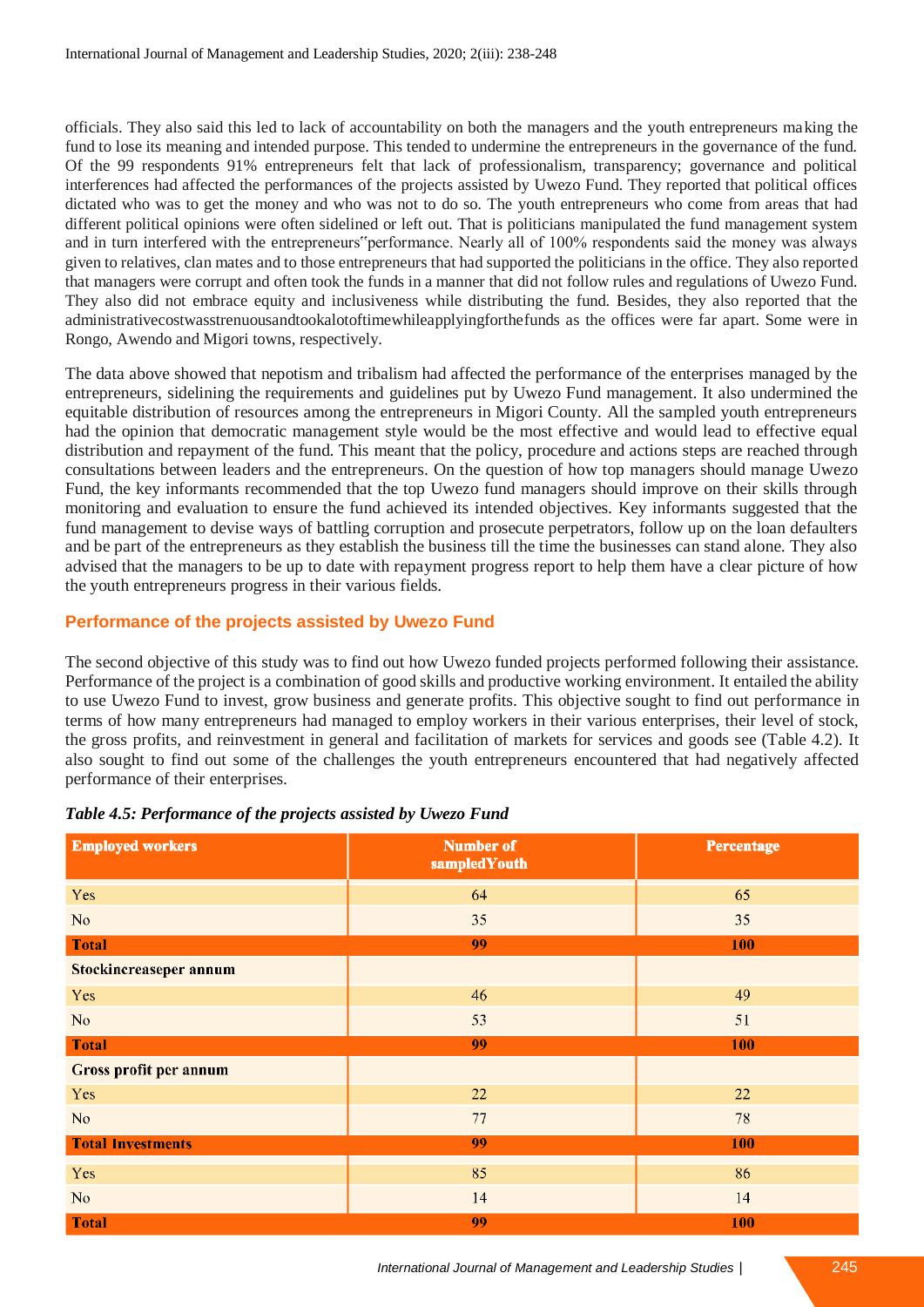## **Employed Workers**

A considerable number of the respondents had managed to offer employment to not more than one worker, while 65% had not employed any worker in their various enterprises. This implied that there was growth of nearly a third of the enterprises.

## **Stock Increase**

Nearly 49% of the respondents reported to have increased their stock levels. Ones of sampled respondent said, " I made mistakes at the beginning by spending much money in buying equipment , renting spaces, paying taxes instead of developing business plans and improving the quality of my business".

#### **Gross proPt**

Gross profit is the sale of a good or services less the cost associated with production. Only 22% of youth entrepreneurs had realized profits while 78% had not. One of the entrepreneurs was quoted saying, "I focused on overhead expenses placing too much emphasis on buying equipment, paying rent and modifying business spaces instead of focusing on increasing profit and overall enterprise value". Only 35% youth entrepreneurs had proper business plans, 65% had not properly stated their financial plan making the enterprises vulnerable to changes in the markets.

#### **Investments**

The youth entrepreneurs that had reinvestment in general in their various enterprises were 86% while those that had not reinvested were 14%. This they said helped them to improve their businesses enterprises. The entrepreneurs said the money helped them to keep their businesses relevant by adding the capacity and helping them create new sales opportunity. However one of the entrepreneurs was reported explaining the following. "I had not reinvested because I lacked knowledge and skills on current markets, poor marketing techniques made me not to properly market my goods and services thus I made loses. Rapid technological changes that were costly and new laws that both the local and national government enacted to had hampered the growth of various enterprises".

Other respondents 96% sighted high cost of doing business as one of the factor affecting the performance of projects assisted by Uwezo Fund. They pointed out taxes introduced by both the county and national governments as being high and making most of them to close down business to avoid arre stand harassment by the authorities. However, 3% of the respondents said that the government had helped them realize profits especially through the tenders awarded to them. All the entrepreneurs reported that they were struggling to find markets for their goods and services. From the above data it is clear that both the local and national governments through their legislations on taxes have made the cost of doing business very high. The results were low wages, high prices for commodities and loss of businesses among the entrepreneurs.

The administration of the fund had negatively influenced the performance on Uwezo Fund assisted youth. The Uwezo Fund staff failed to train the youth entrepreneurs as per the Uwezo Fund Hand Book and failed to provide internet access. It was also characterized by lack of professionalism, corruption, nepotism. In terms of the profile of the youth entrepreneurs: the Fund was not popular among the female youths who preferred other financial institutions because of it's tight lending procedures that automatically disqualified them. Youth entrepreneurs below 24 years were the most active while those that were between 30-35 years were less involved stating that they were frustrated by the Fund managers who constantly capitalized on the age limit set by the Fund. All the respondents had achieved certain level of education that made it easy for them to understand the objective of the fund.

Performance of the projects was affected by the high cost of doing business that resulted from high taxes put in place by both the local and national governments. Poor management styles often marred with wrangles among the youth and the Fund managers had affected the entrepreneurs. When we cross-tabulated respondents profiles and performance, we found marked association between education and performance and gender and performance. Meaning that male were better educated respondents performed better than the reverse situation.

### **Summary**

In response to the question on administration of Uwezo Fund, it was worrying to note that the youth entrepreneurs reported that they had not been visited by the fund staff. Only 30% of the entrepreneurs had benefited from programs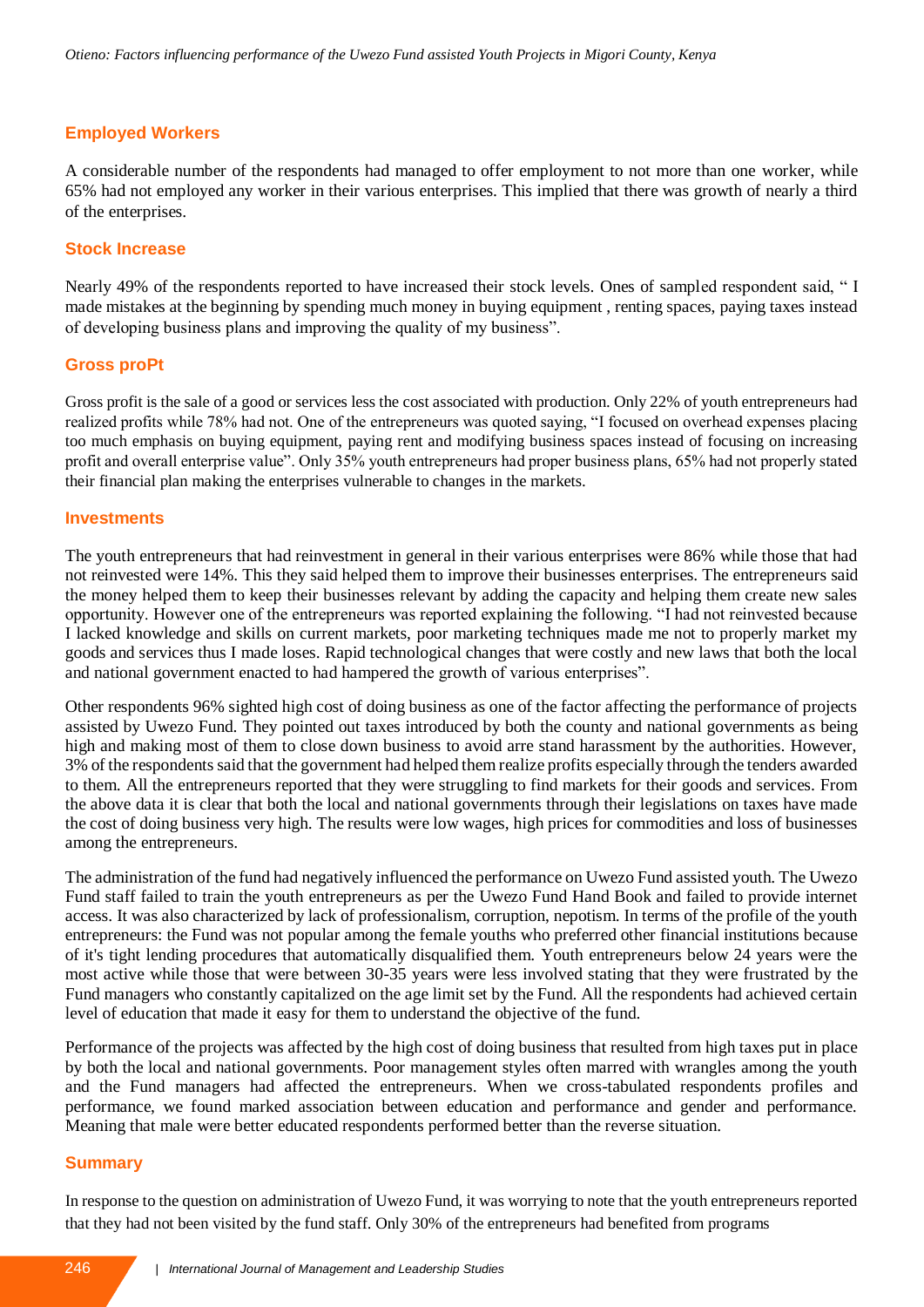organized by the fund managers. None of the 99 sampled youths had benefited from internet access through the fund. About 99.9% said lack of transparency, professionalism and political interferences had affected the fund management. Poor management style, insecurity and poor infrastructures in the county were also reported as the major challenges affecting performance of the youth entrepreneurs. Constant budget constrain seen in the inconsistency in budgetary allocation affected the performance that resulted to poorly coordinated enterprises. In the response to the question on the performance of the projects assisted by Uwezo Fund, the entrepreneurs mentioned that both the national and county government policies such as high taxes had affected performances of most enterprises. A considerable number of the entrepreneurs had managed to offer employment however to not more than one worker. Few increased their stocks though majority spent most of the loan on improving business space. Only 22% of youth entrepreneurs had realized profits. More than a half of the sampled entrepreneurs had reinvested in there various enterprises, the few that had not reinvested sighted lack of knowledge on current markets, poor marketing techniques and rapid technological changes that were costly made their businesses vulnerable to market changes.

#### **Conclusion**

The study revealed that the performance of the youth enterprises were greatly affected by the time taken to process and repay the funds which seemed longer than the time frame other financial institutions offered to their clients. The lending procedures were tedious and often discouraged the respondents, loan amounts were inadequate to support youths with huge business ideas as shown from Chapter 4. Performance of the projects was also not encouraging. Even though most of the youth entrepreneurs had reinvested money in their various businesses, very few had grown their businesses to be able to employ others, this showed little growth. Although the administration of Uwezo Fund had been devolved to the sub county level, the youth did not benefit much. Majority (91%) of the respondents sighted corruption, nepotism, tribalism, lack of professionalism, governance and political interference to be major issues impacting negatively on their performances. Inconsistency in the fund allocations had also made the performance of the entrepreneurs to stagnate as they received little money that could not adequately support their businesses. Some entrepreneurs got as low as Ksh. 2, 000.00 per person making it very difficult to start up any business.

#### **Recommendations**

Institutionalizing of structures. It allows 'bottom up approach of leadership', where the people are given a chance to create rules that govern them. To improve the administration of the fund, we suggest that the government through Ministry of Devolution and National Planning should borrow the principles of leadership the Gramee's bank managers used. There is need to strengthen institutionalized relationships of mutual acquaintances and profits are the main reason for the actors and maintain links. Network can help improve group formation, choice of enterprise, decision making process and communication that interferes with performance of the youth enterprises. We recommend that pilot studies be done by the government before rolling out such projects like Uwezo Fund. Monitoring and evaluation should be done twice in a year to keep on improving the operation of the fund and revise on the national and county laws making the cost of doing business very expensive.

### **References**

Bourdieu, P. (1989). *Social Scope and Symbolic Power; Sociological Theory*, 7(1), 14-25

- Zakaria,S., Fadzilah Wan Yusoff,Multimedia University Malaysia and Raj Hisham Raja Madum, University of Tenaga Nasional, Malaysia
- Entrepreneurship Education in Malaysia: *Nurturing Entrepreneurial Interest among Students* (June, 2011)
- Ibuathu and Kubaison (2013). *Realizing Equal Opportunities among Youths in Accessing Government Financial Credit Facilities*. Strategic Journal of Business and Change Management.
- Instituted of Economic Affairs. *Opportunities for Youth to Engage in Devolved Governance and Economic Development in Kenya*; By Chrisphine Oduor & Abraham Rugo Muriu. Retrieved from www.ieakenya.or.ke
- Mohamed Yunus, (2007). *Banker to the Poor: Micro-lending and Battle against World Poverty*, New York. Published by Public affairs, a member of Perseus Books LLC 288 pages
- Mugenda, O. M., A.G. (2003) *Research Methods: Quantitative and Qualitative Approaches*. (Revised Ed) Nairobi: African Centre for Technology Studies (ACTS)